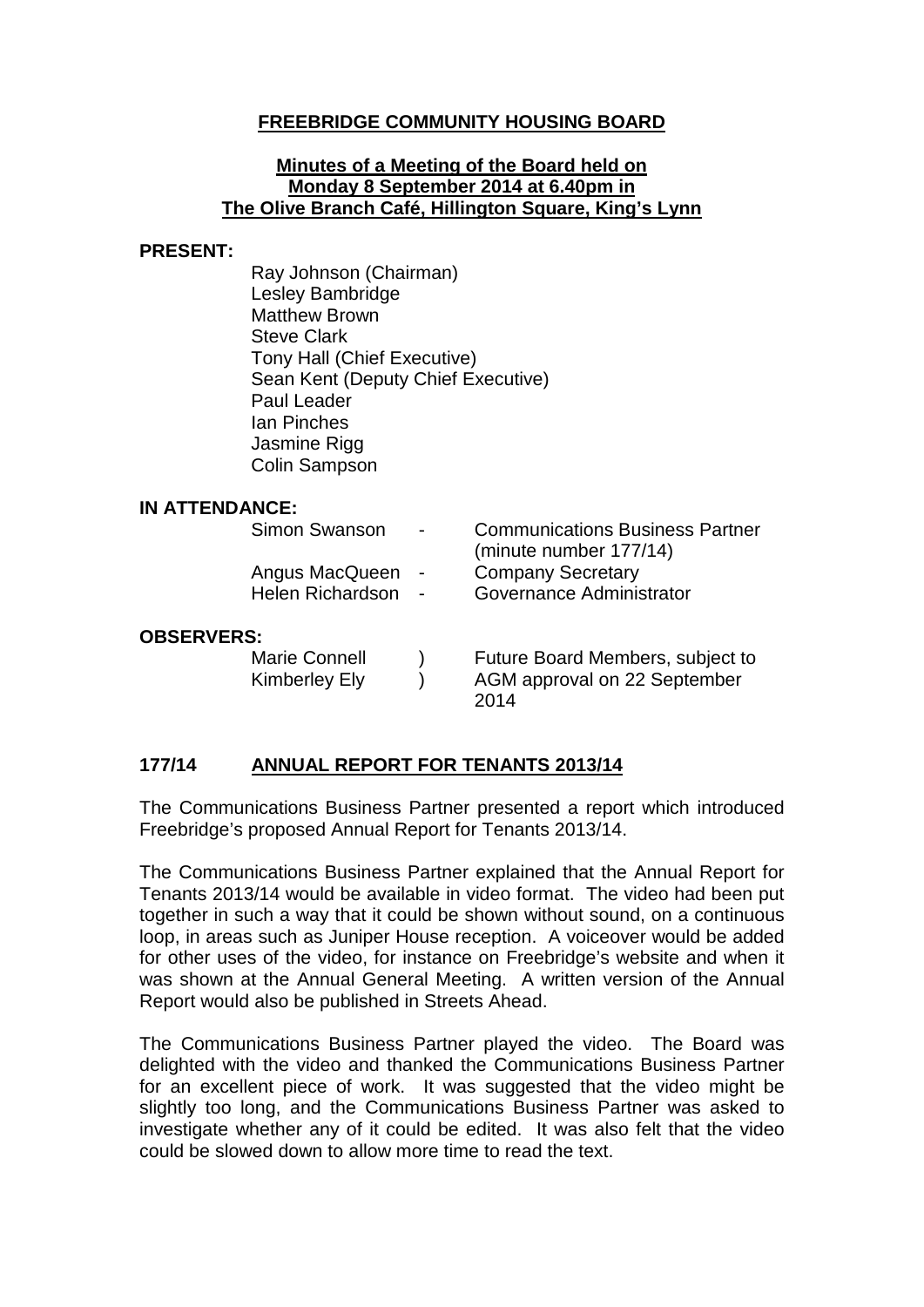It was agreed that, when the video was shown at the Annual General Meeting, it should be complemented by the Executive drawing out the key points in their address to the shareholders and giving the context of continuous improvement.

**RESOLVED:** That the Annual Report for Tenants 2013/14, as presented, be approved for publishing to Freebridge's tenants.

## **178/14 APOLOGIES**

There were no apologies for absence.

#### **179/14 MINUTES**

The minutes of the meeting held on 4 August 2014 were confirmed as a correct record and signed by the Chairman.

### **180/14 MATTERS ARISING**

There were no matters arising.

### **181/14 DECLARATIONS OF INTEREST**

There were no declarations of interest.

### **182/14 CHAIRMAN'S UPDATE**

The Chairman said that he had continued to hold his weekly meetings with the Chief Executive, and had met with the Deputy Chief Executive when the Chief Executive had been on holiday.

### **183/14 CHIEF EXECUTIVE'S UPDATE**

A written update from the Chief Executive, covering a number of issues, was noted by the Board. Some aspects of the update were discussed, as set out below:

- The Executive would be undertaking an options appraisal of the Rampant Horse site in Gayton, following the refusal of planning permission, and would keep the Board informed of progress. Press coverage on the issue had been disappointing.
- The sheltered scheme gardening competition awards ceremony had been successful. Three Non-Executive Board Members had attended the event, namely Lesley Bambridge, Paul Leader and Ian Pinches.
- The Board approved the key performance indicators for the Hillington Square project which had been circulated. An event to mark the opening of the Phase 1 show flat would be held on 9 September 2014; the flat would then be open to the public for the following two days and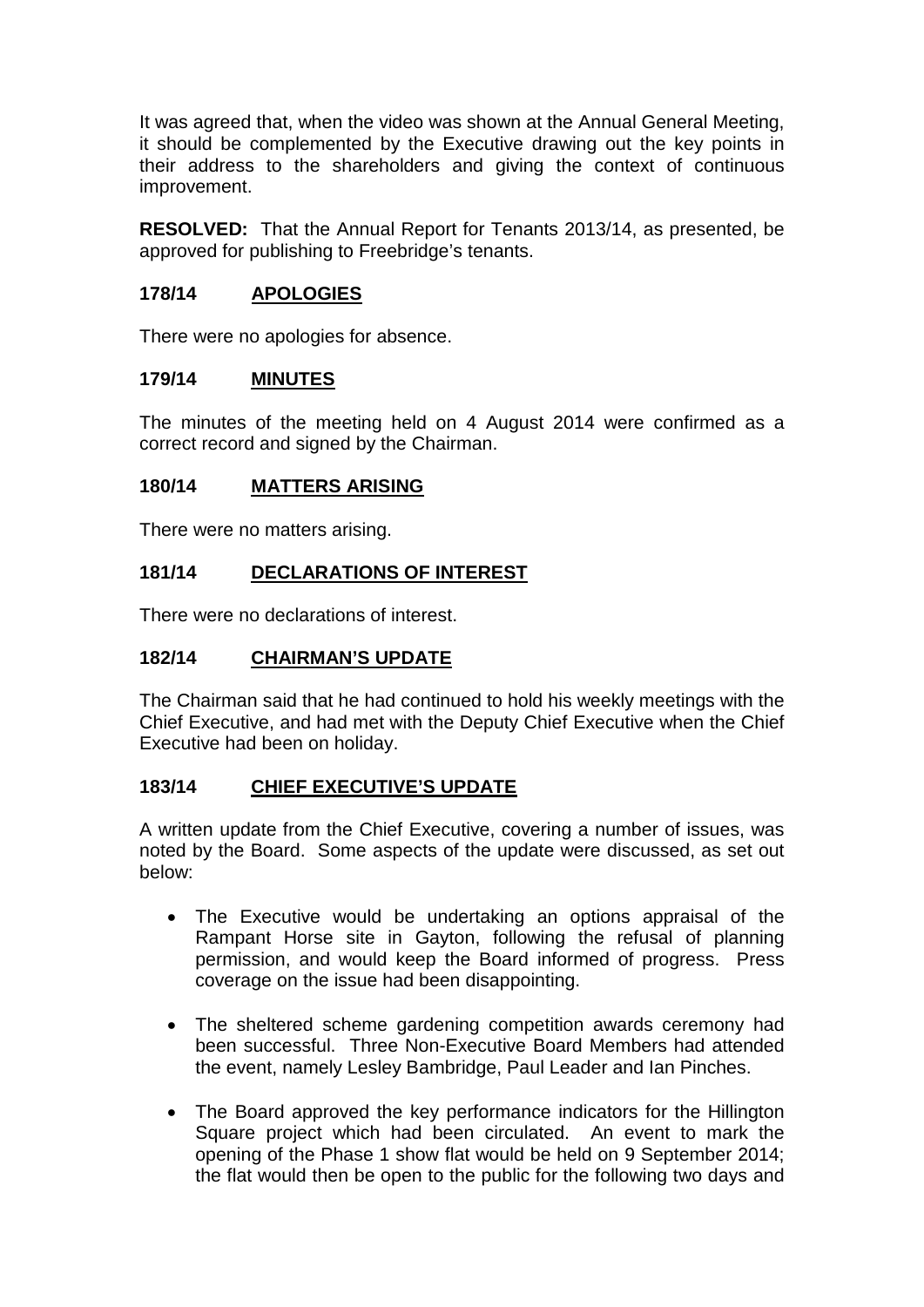Freebridge staff would be on hand to provide information and take feedback. The Board was also very pleased to note that the Housing Minister had agreed to perform the formal opening of Phase 1, on 7 November 2014, and congratulated the Executive on securing the Minister's attendance.

• Negotiations were ongoing with the Borough Council regarding the continuing presence of Council-nominated members on the Board. It appeared that the Council may not be prepared to relinquish its places on the Board but might agree to allow Freebridge to interview and if necessary reject its nominations. Any agreement with the Council would be enshrined in the Rules.

## **184/14 VALUE FOR MONEY SELF-ASSESSMENT STATEMENT 2013/14**

The Deputy Chief Executive presented a report which sought approval for key updates and revisions to Freebridge's Value For Money Self-Assessment Statement ("VFM: Good things from wise spending – 2013/14") for inclusion on Freebridge's website.

The Board was pleased to note that Freebridge's energy efficiency figures had improved. The Deputy Chief Executive said that the benefits to tenants in terms of heating costs were currently being investigated.

It was highlighted that significant cost savings were being achieved on antisocial behaviour cases, although the effectiveness of the service had been maintained.

It was acknowledged that expenditure on empty properties had increased when viewed against peers, but the importance of minimising turnaround times was stressed.

The Deputy Chief Executive said that a detailed report on the benchmarking figures for 2013/14 would be presented to the Board before the end of 2014.

**RESOLVED:** That the additional information for Freebridge's Value For Money arrangements document ("VFM: Good things from wise spending – 2013/14"), including the Executive Summary and details of the emerging findings from our 2013/14 performance as identified by HouseMark, be agreed.

### **185/14 VARIOUS GOVERNANCE ISSUES**

The Company Secretary presented a report which:

- considered approaches to two issues on the Governance Improvement Action Plan which were now due for action;
- sought the re-adoption of the Code of Governance;
- proposed a number of Rule amendments; and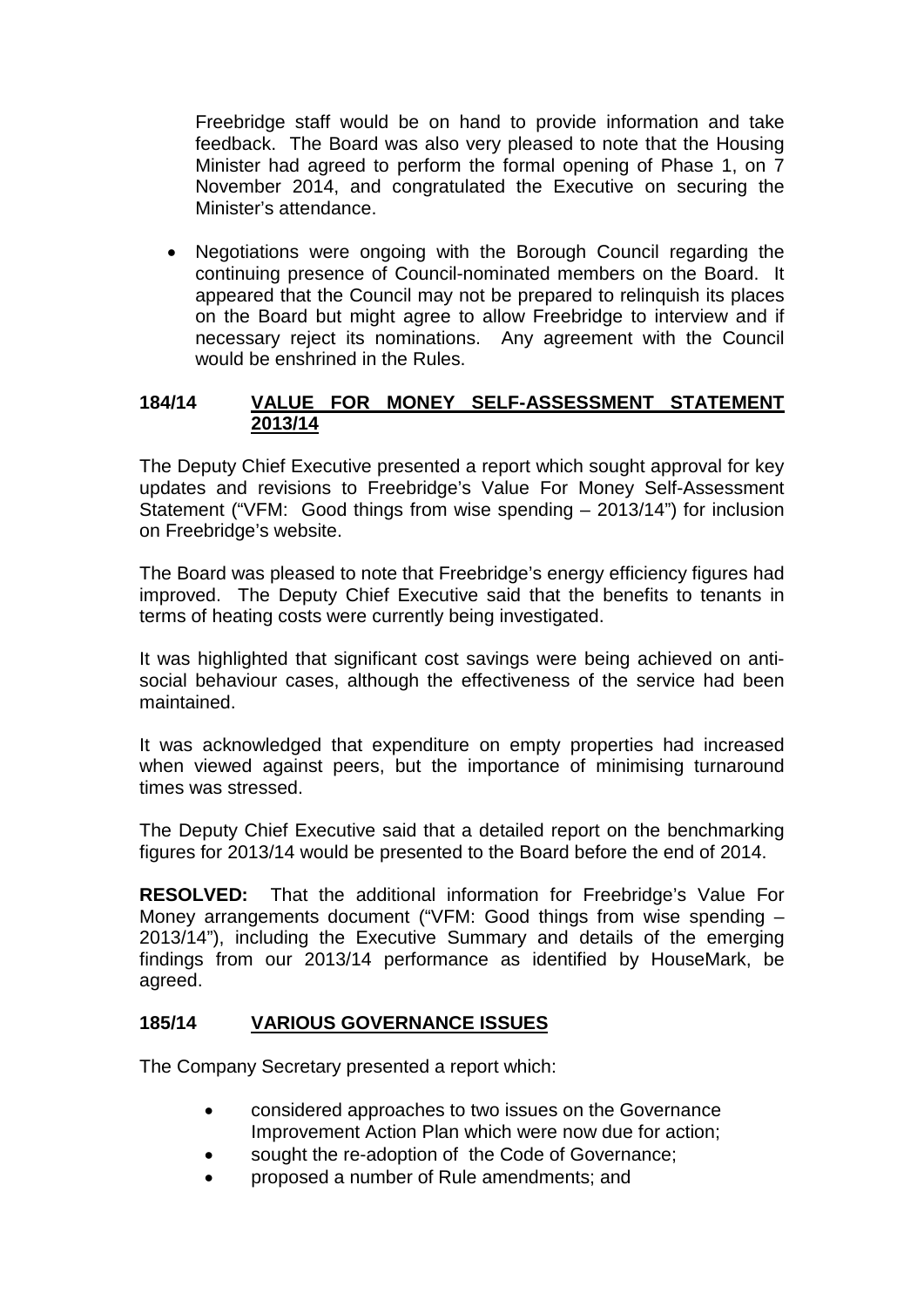• put forward an amendment to Standing Order 4 regarding Executives on the Audit Committee.

In terms of Executives being co-opted to the Audit Committee in order to achieve a quorum in exceptional circumstances, the Board endorsed the proposed wording that Executives should not chair the meeting or form the majority of the Committee's membership. Executives would be expected not to take part in any aspects of the meeting in which they had a conflict of interest.

## **RESOLVED:**

- 1) That the approaches around the two Governance Improvement Action Plan issues which were now due for action, as set out in paragraphs 1.3 and 1.4 of the report, be approved.
- 2) That continued adoption of the National Housing Federation "Excellence in Governance" Code for Members 2010 be approved.
- 3) That the commissioning of drafting of the Rule amendments listed in section 3 of the report be approved, and that the appropriate consultation be undertaken.
- 4) That a Special General Meeting be called for early in 2015 to consider the Rule amendments, subject to support from the Borough Council and the funders.
- 5) That paragraph 2.2 of Standing Order 4 be amended as follows: *(additional words in italics)*:
	- 2.2 The membership of the Committee shall consist of at least four, but not more than six, Board Members. Executive Members may not be members of the Committee, *other than in exceptional circumstances where their co-option on a one-off basis would enable a quorum to be achieved. In such circumstances, Executive Members may not chair the meeting or form the majority of the Committee's membership.* The Board may co-opt up to two non-Board Members on to the Committee.

### **186/14 APPOINTMENT OF SHAREHOLDERS**

The Board considered a report which listed applications for tenant shareholding.

**RESOLVED:** That the applications for tenant shareholding set out in Appendix 1 to the report be approved.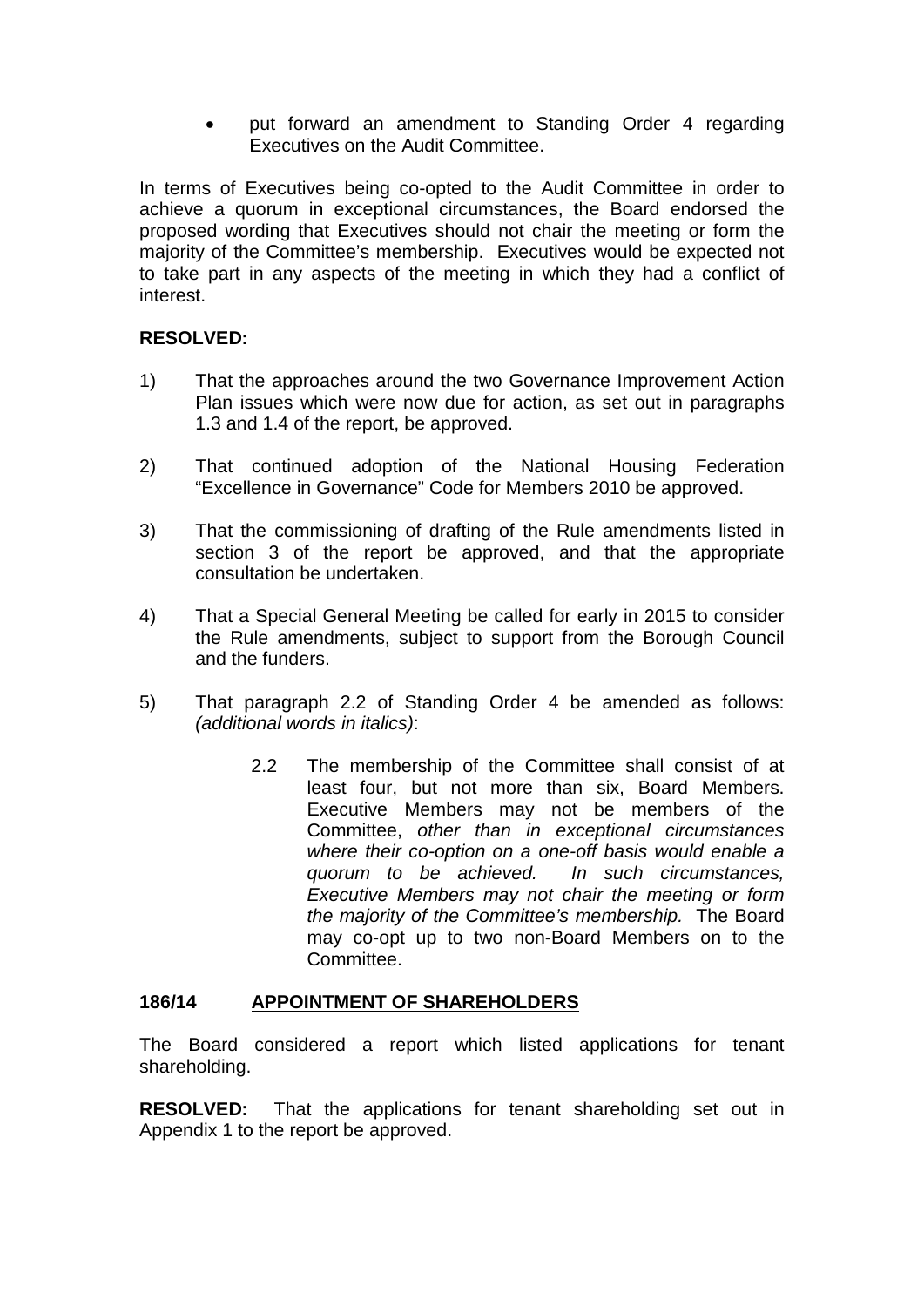# **187/14 URGENT ACTION TAKEN – PROVISION OF A GARAGE TENANCY TO AN EXISTING EMPLOYEE**

The Board noted a request for urgent action that had been approved, to enable the Association to provide a garage tenancy to an existing employee.

## **188/14 WORK UPDATE**

The Company Secretary presented the work update, which included the following:

- Action Sheet
- Future Work Programme of the Board.

In relation to the action under minute number 139/14, the Company Secretary said that he had almost finalised the Board Member Agreement for Services which all Board Members would be asked to sign, along with a number of other forms, as part of the introduction of Board remuneration. The Company Secretary requested the Board's permission to sign the Agreement for Services on behalf of Freebridge.

The Board noted the update and

**RESOLVED:** That the Board Member Agreement for Services be signed on Freebridge's behalf by the Company Secretary.

### **189/14 ANY OTHER BUSINESS**

### **(a) Paul Leader**

The Chairman said that this was Paul Leader's last Board meeting, as he was standing down having completed the maximum time allowed of nine years on the Board. The Board thanked Mr Leader for his massive contribution to Freebridge, dating back to before transfer. Mr Leader would be joining the Tenant Panel.

### **(b) Tenant Panel**

The Governance Administrator advised that a successful recruitment process had recently been held for the Tenant Panel, and that there was now just one vacancy.

### **(c) Board Appointments**

It was noted that the annual Board appointments would be made at the next meeting, on 6 October 2014; the Company Secretary would be emailing all Board Members about this.